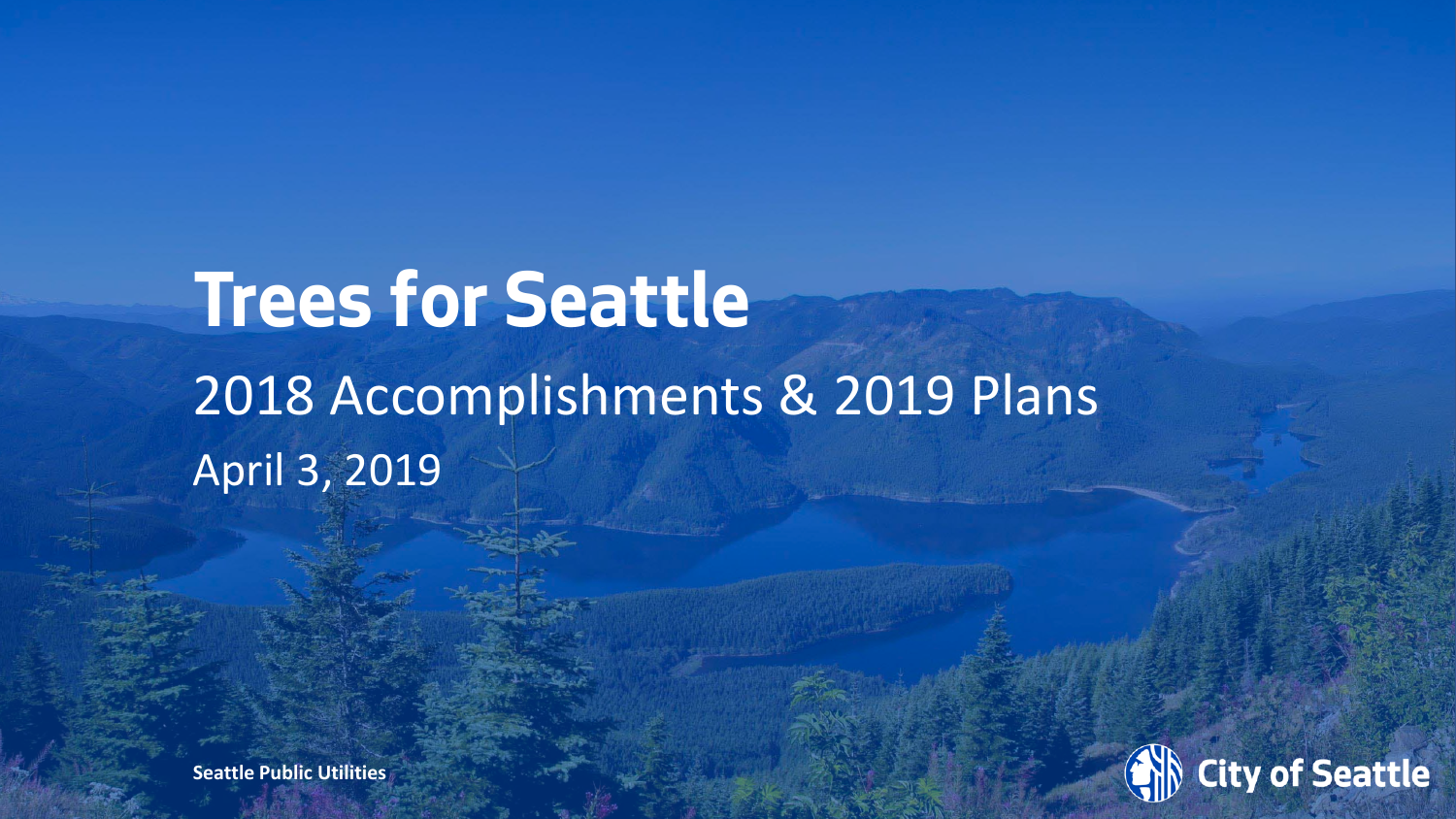#### **Outreach, Communications, & Technical Assistance**  $\cdots$ **Trees for Seattle** Published by Jana Dilley [2] - February 13 - @

- 1,458 people engaged
- 3,026 subscribers to monthly newsletter
- 305 technical assistance requests filled
- 747 Facebook followers

You have no doubt noticed that this winter weather has caused some tree damage. Here is a good quide if you are wondering what to do about trees around your home



The Arbor Day Foundation is a 501(c)(3) nonprofit... 4.469 261 **Boost Again** People Reached Engagements Boosted on Feb 13, 2019 Completed By Jana Dilley People  $2.5K$ 433 Reached Engagement

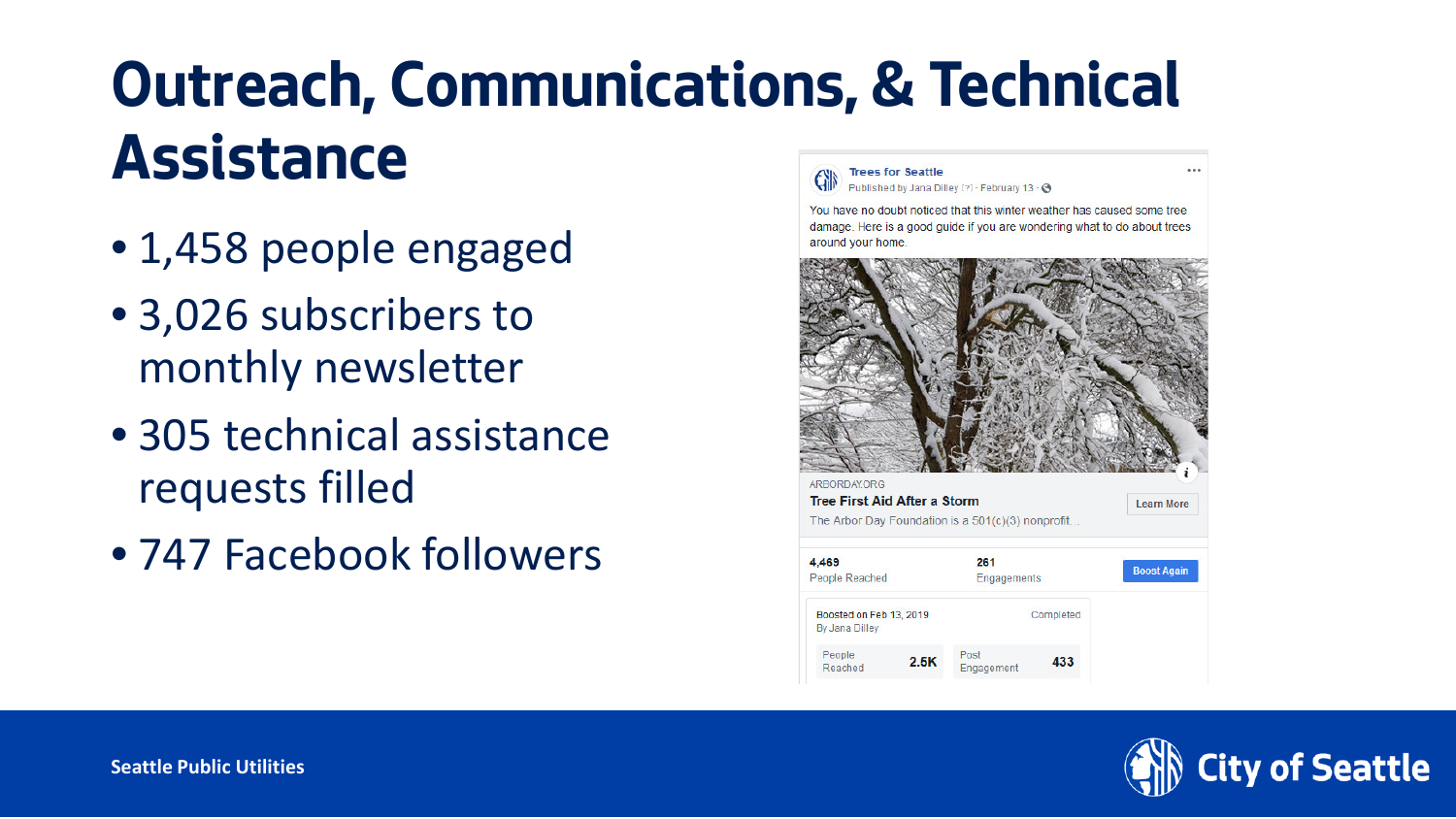## **Volunteer Engagement**

- 1,310 volunteer hours
- 17 Tree Walks
- 27 Tree Stewardship events
- 2 volunteer skills building trainings
- 268 public trees cared for



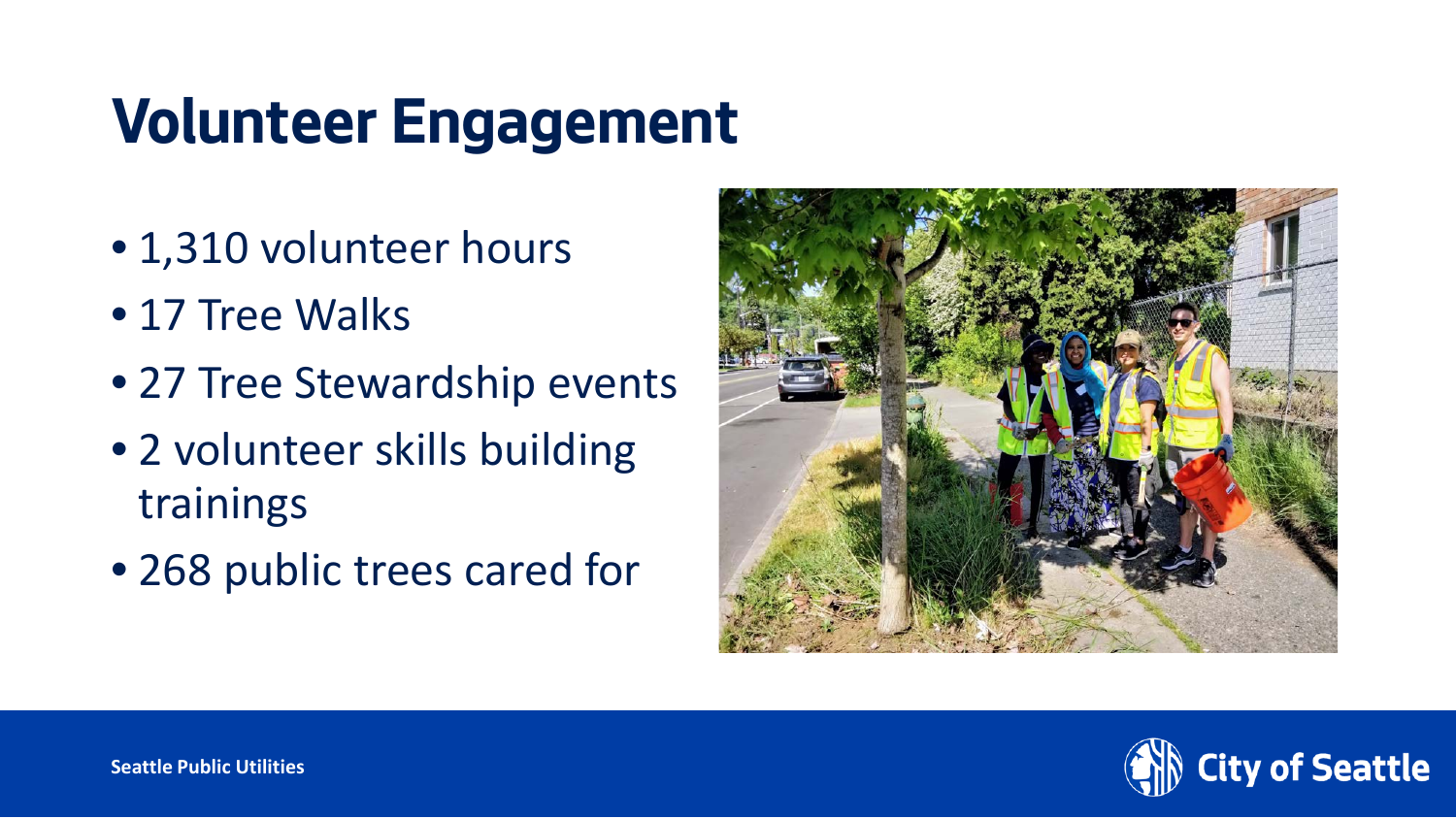## **Residential Planting**

- 1,000 trees planted at 508 households
- 2 structural pruning classes for 50 people
- 2 Right Tree, Right Place workshops for 38 people
- 23 trees planted for 11 elderly / disabled residents
- 5 year support contract signed



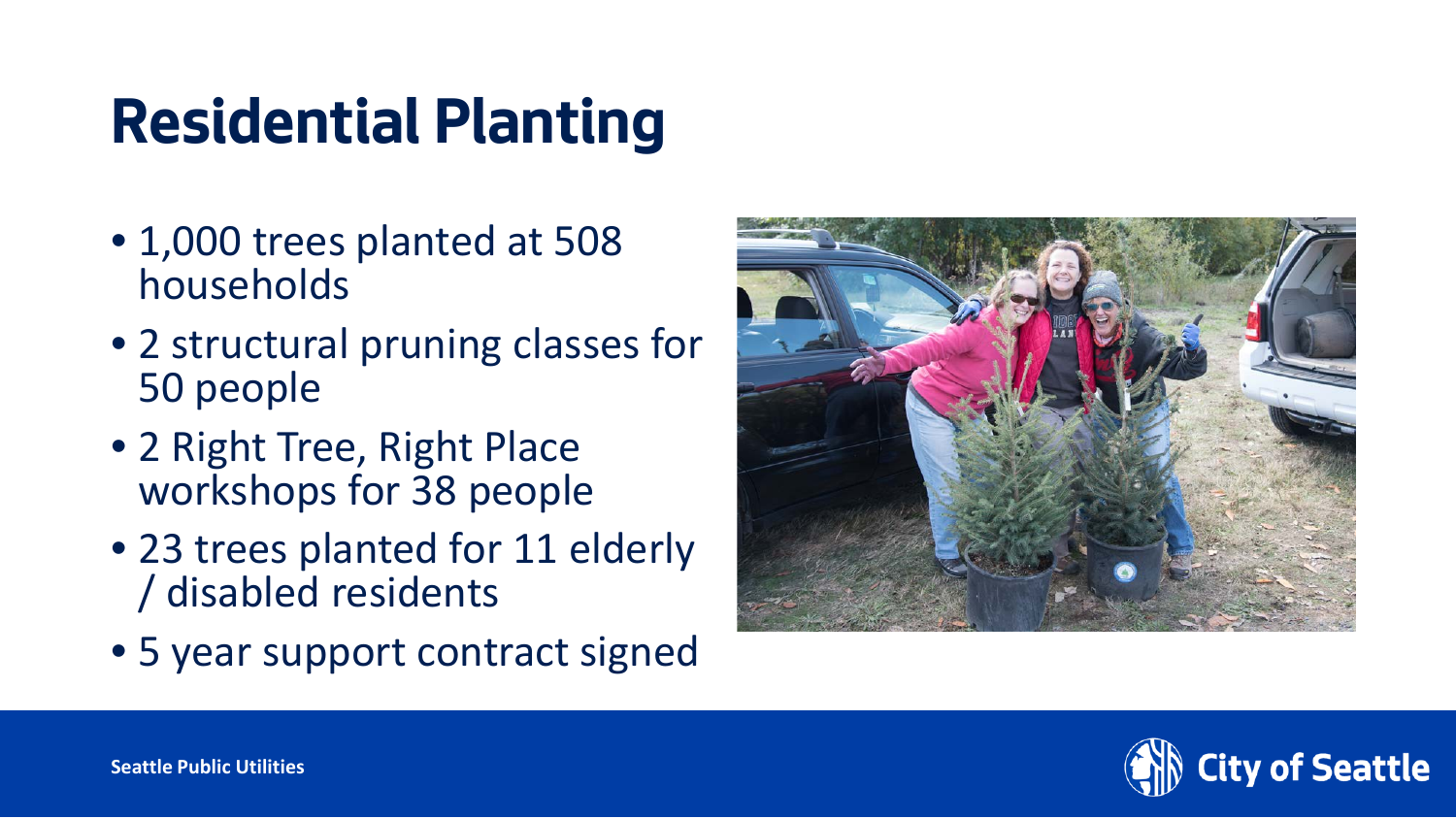#### **Interdepartmental, Community, and Regional Work**

- 92 people engaged on Park(ing) Day
- 60 volunteers, 9 partners, and 14 trees planted on Arbor Day
- 39 City Light referrals engaged, 44% completed planting
- 2 sections added to Urban Forestry Story Map



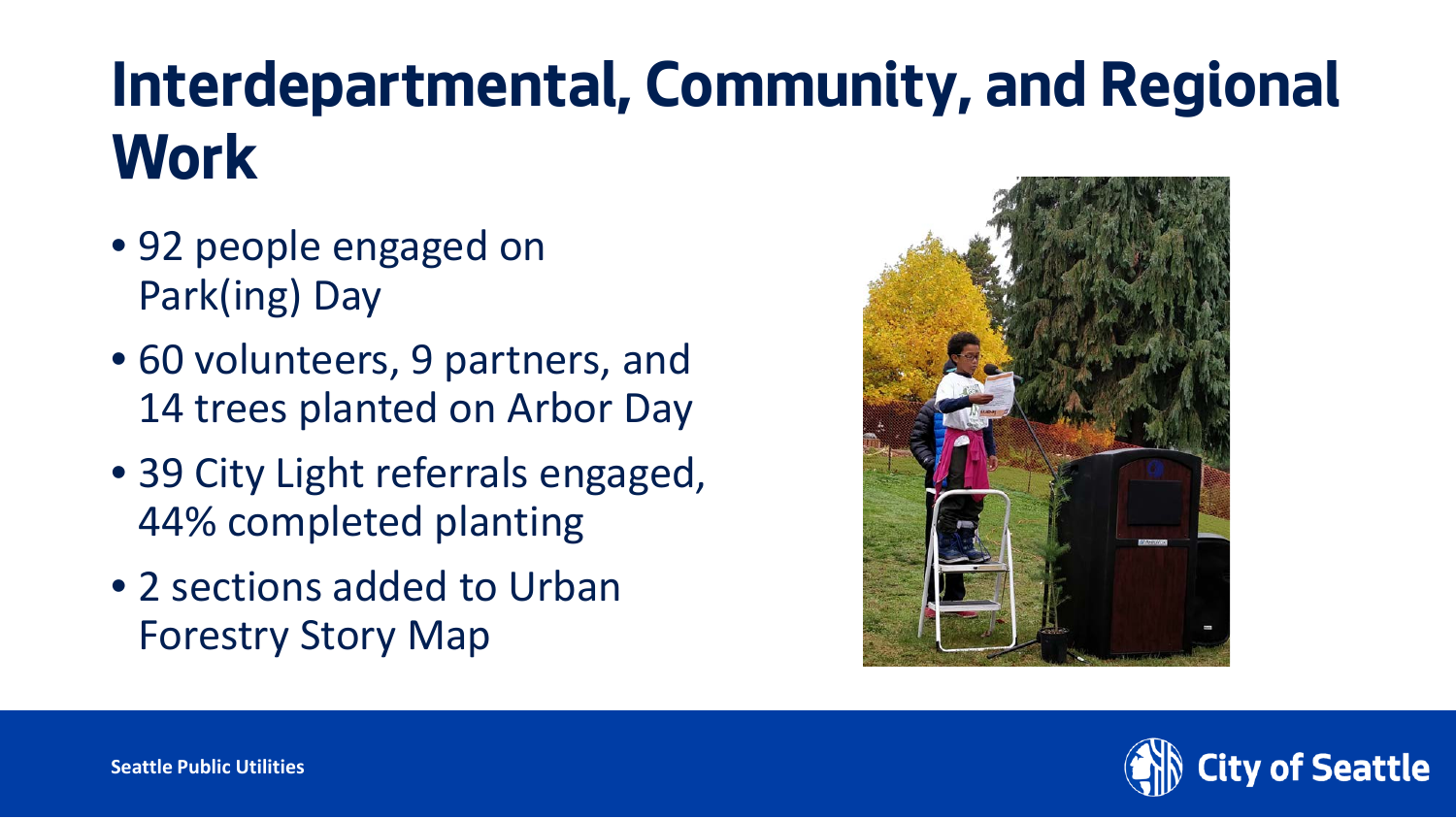## **Urban Forest Equity**

- 225 people engaged in UFMP phase I outreach
- 161 historically underrepresented participants
- 43 households in new south Seattle planting workshop & tree delivery pilot